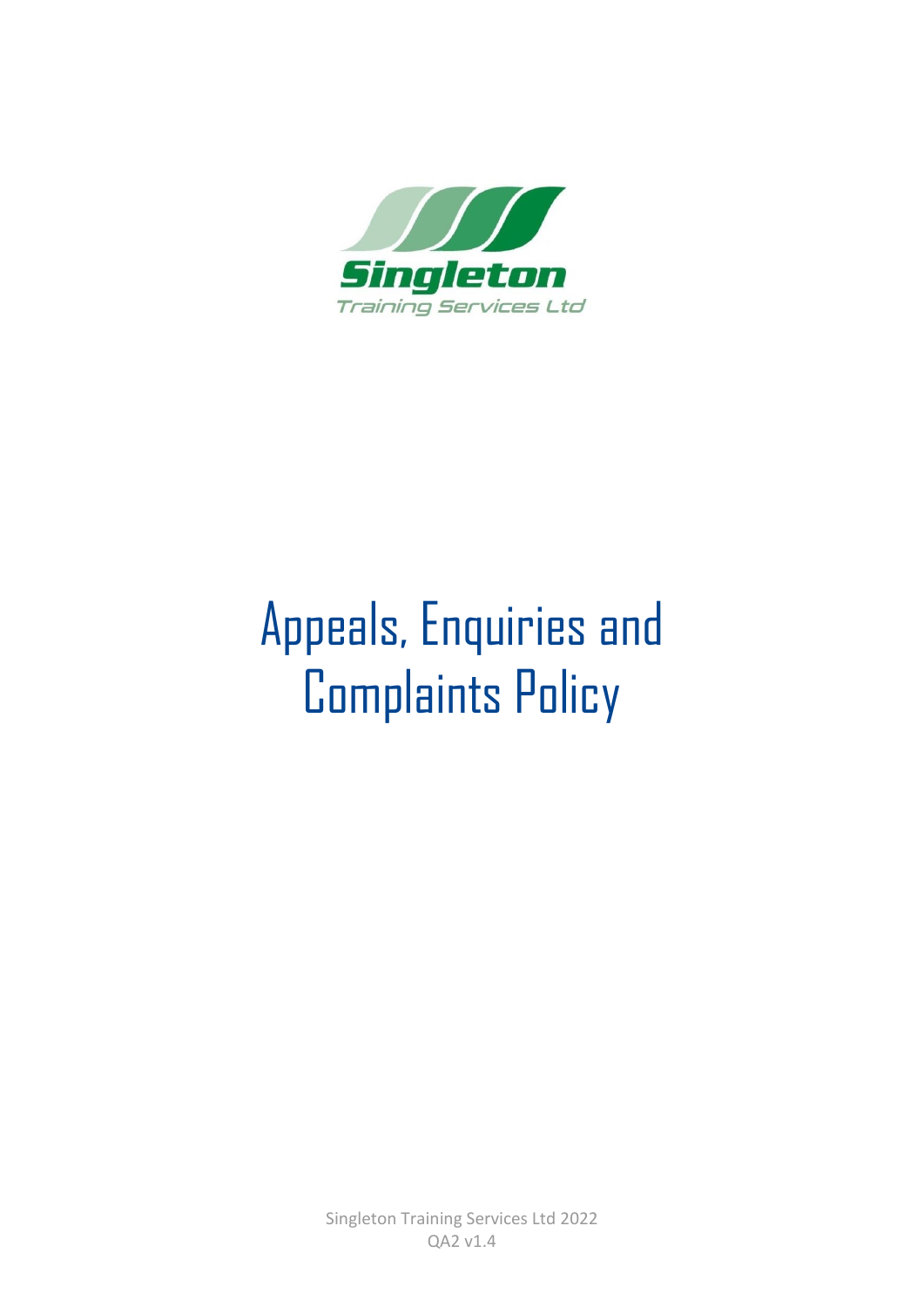| <b>Contents</b>                         | Page      |
|-----------------------------------------|-----------|
| 1. Introduction                         | 03        |
| 2. Learner Enquiries and Appeals        | $03 - 04$ |
| Enquiries<br>1.                         | 03        |
| <b>Appeals Procedure</b><br>2.          | 03        |
| 3. Grounds for Appeal                   | 04        |
| Registering an Appeal<br>4.             | 04        |
| 5.<br><b>Notification of Appeal</b>     | 04        |
| 3. Centre Enquiries and Appeals         | 05        |
| 4. Complaints                           | 05        |
| The Right To Complain<br>1.             | 05        |
| <b>Complaints from Centres</b><br>2.    | 05        |
| 5. Monitoring, Evaluating and Reporting | 05        |
| 6. Policy Review                        | 05        |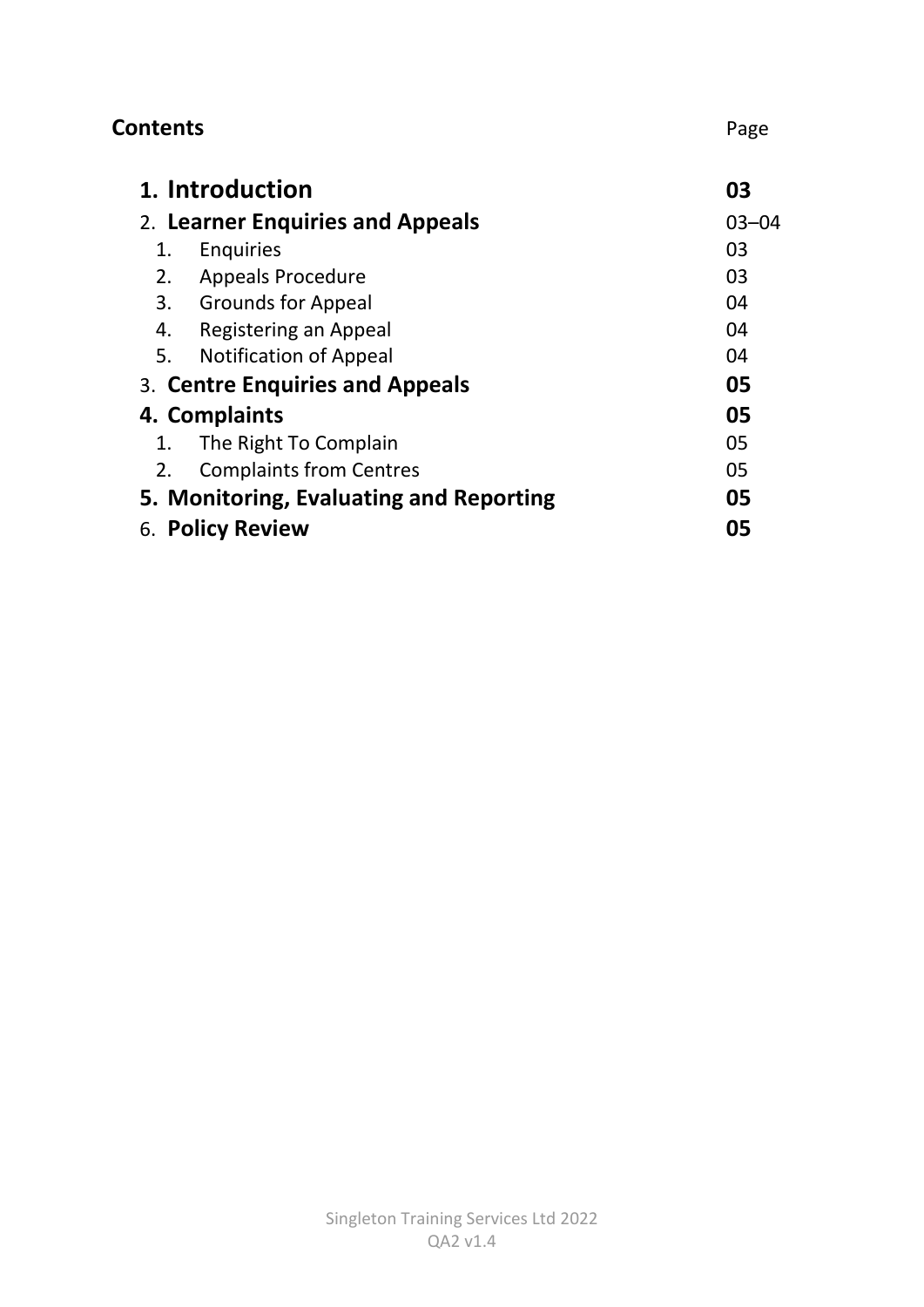#### **1. Introduction**

This policy document outlines the procedures to be followed should a learner or Centre wish to make an enquiry about/appeal against an assessment decision or other decisions, or if a learner or a Centre wishes to make a complaint. The policy is designed to meet the requirements set out in RQF Regulated Qualifications Framework (RQF). This Policy document must be made available to all relevant Centre staff and learners who wish to make an enquiry or appeal.

## **2. Learner Enquiries and Appeals**

### 2.1 Enquiries

Learners must direct all enquiries about assessments or other decisions affecting them to Singleton Training Services Ltd in the first instance. If the enquiry relates to an assessment decision, the enquiry must be made within 15 working days of receiving the final result. Singleton Training Services Ltd will check the learner's assessment material and inform the learner of their findings. If Singleton Training Services Ltd finds that the original result is incorrect due to an error on their part, they will inform the learner and request a check on the assessment decision by the awarding body using the *Results Enquiry and Appeals Form*.

If a clerical error has been made by the awarding body, Singleton Training Services Ltd can request that the awarding body check the paperwork using the *Results Enquiry and Appeals Form*.

In all instances where results are amended and new documentation is issued, the original certificates must be returned to the awarding body.

### 2.2 Appeals Procedure

If a learner wishes to raise an appeal, they should do this with Singleton Training Services Ltd in the first instance. Singleton Training Services Ltd will provide the learner with information regarding the appeals process from the outset, including a copy of the *Appeals, Enquiries and Complaints Policy*. Singleton Training Services Ltd will arrange to have the learner's work checked by an assessor not previously connected to the learner.

Singleton Training Services Ltd will record and document all evidence and information regarding the appeal, including who carried out the re-assessment and the outcome. Such records must be forwarded to the awarding body for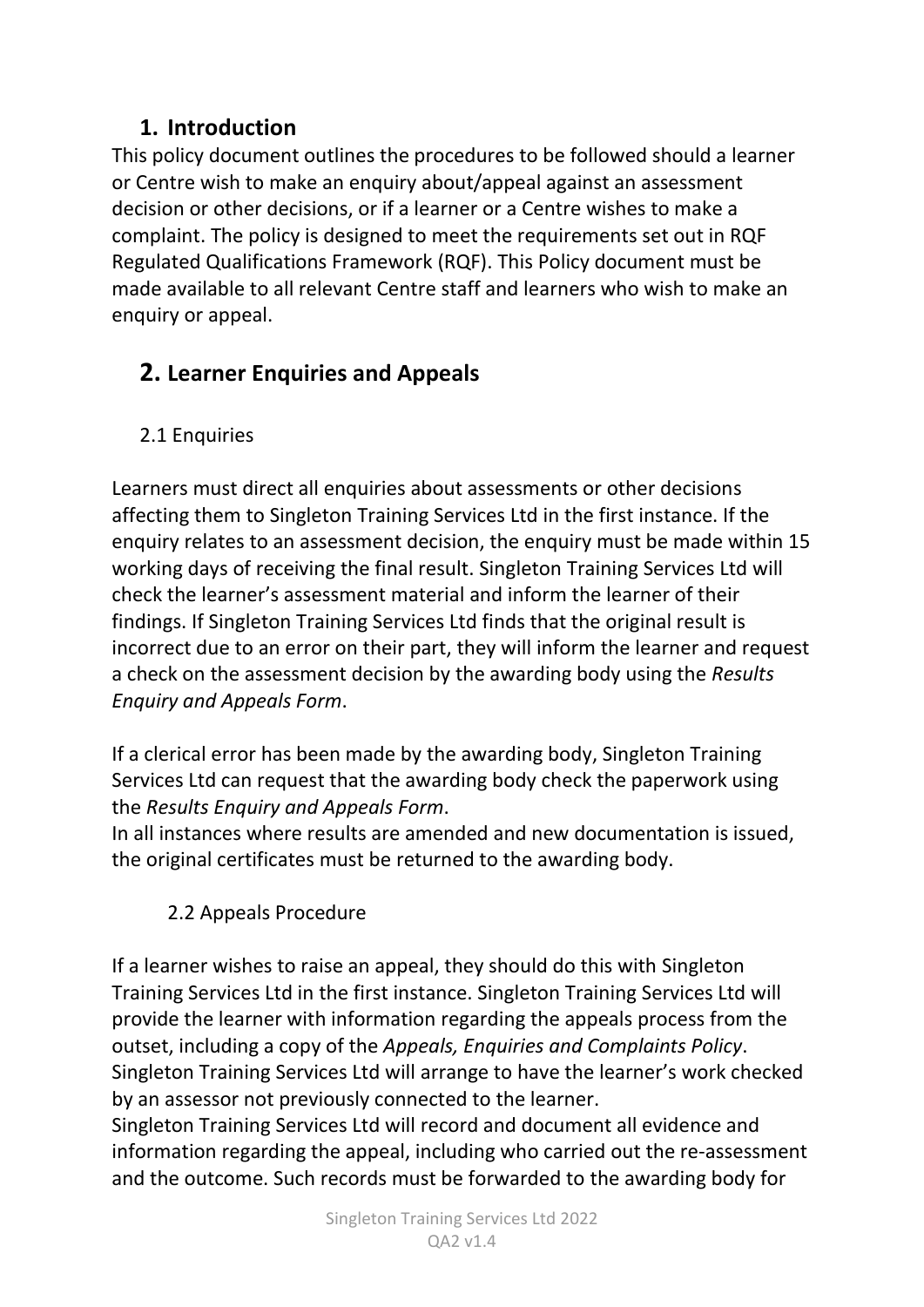reporting purposes and be made available for inspection with sampling requests during External Verification.

Learners have the right to appeal against assessment decisions if they believe that the Trainer or Centre has not followed the criteria required by the awarding body in the delivery and/or assessment of the course or if they feel there has been a clerical error in the recording of a result.

Singleton Training Services Ltd will review each appeal in a non biased manner at all times.

This must be carried out in no more than 15 working days from the receipt of the enquiry result by the learner.

#### 2.3 Grounds for Appeal

Appeals can be made with regard to assessment or other decisions; these may include but are not limited to:

- Quality of assessment;
- Decline of requests for reasonable adjustments or special considerations for assessment;
- Clerical errors in recording results.
- 2.4 Registering an Appeal

If the learner is not satisfied with the outcome of Singleton Training Services Ltd appeals process then they must fill in a *Results Enquiry & Appeals Form* (to be provided by Singleton Training Services Ltd) and submit it to the Quality & Compliance Manager of the awarding body in not more than 15 working days from receipt of the appeal decision. The learner must detail their reasons for appeal, providing as much information as possible.

If the learner has addressed their appeal to the awarding body and remain unhappy with the outcome you may then raise your appeal to the relevant qualification regulator. Either a representative of Singleton Training Services Ltd or the awarding body will be able to offer you guidance on the appropriate qualification regulator in each instance and provide contact details.

### 2.5 Notification

The learner will receive a written notification of the outcome of the appeal within 20 working days of the appeal being received.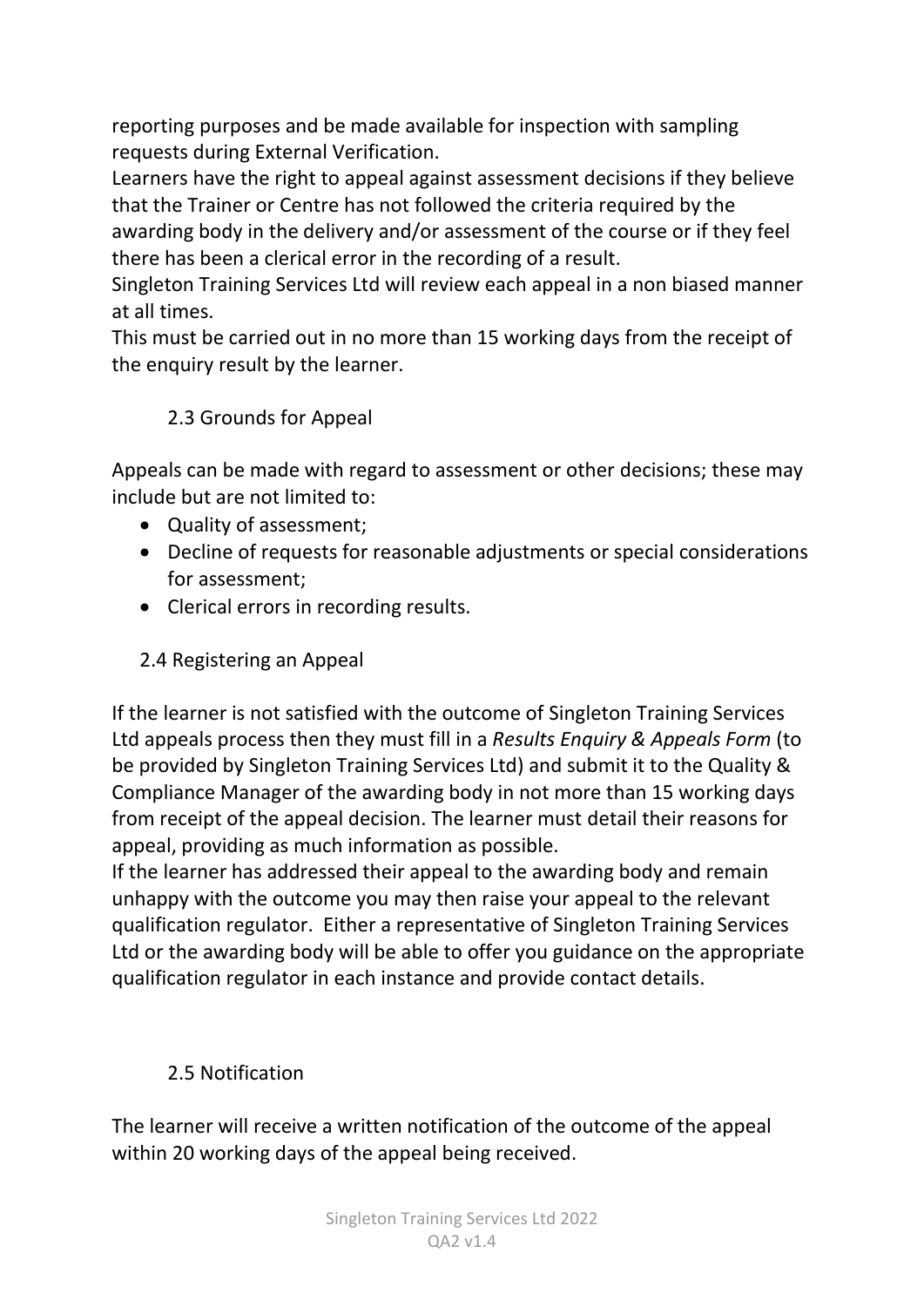If the appeal is upheld, the learner will be informed of any course of action being taken.

If the appeal is not upheld, the learner will be informed of the reasons and of their right to make an appeal review to the awarding body.

## **3. Singleton Training Services Ltd Enquiries & Appeals**

Singleton Training Services Ltd will check assessment decisions affecting learners' results by completing the *Results Enquiry & Appeals Form* and submitting it along with supporting documentation to the awarding body.

## **4.The Right to Complain**

4.1 The Right to Complain

Any person who has direct or indirect contact or business with Singleton Training Services Ltd has the right to complain.

Complaints can be received via any reasonable medium, i.e. telephone, letter, email, fax or in person. These must be handled in accordance with Singleton Training Services Ltd complaints process.

4.2 Complaints from learners

If a learner believes they have a complaint, in the first instance this should be addressed to the trainer.

If the trainer is unable to resolve the complaint, the learner should put their complaint in writing to the Singleton Training Services Ltd.

Complaints will be dealt with by Nigel Singleton, the company owner and the learner will be notified of the findings within 21 working days of the complaint being lodged with Singleton Training Services Ltd.

If the complaint is in reference to a qualification, they complainant has the right to escalate the complaint to the relevant awarding body.

Singleton Training Services Ltd will provide the details of the relevant awarding body.